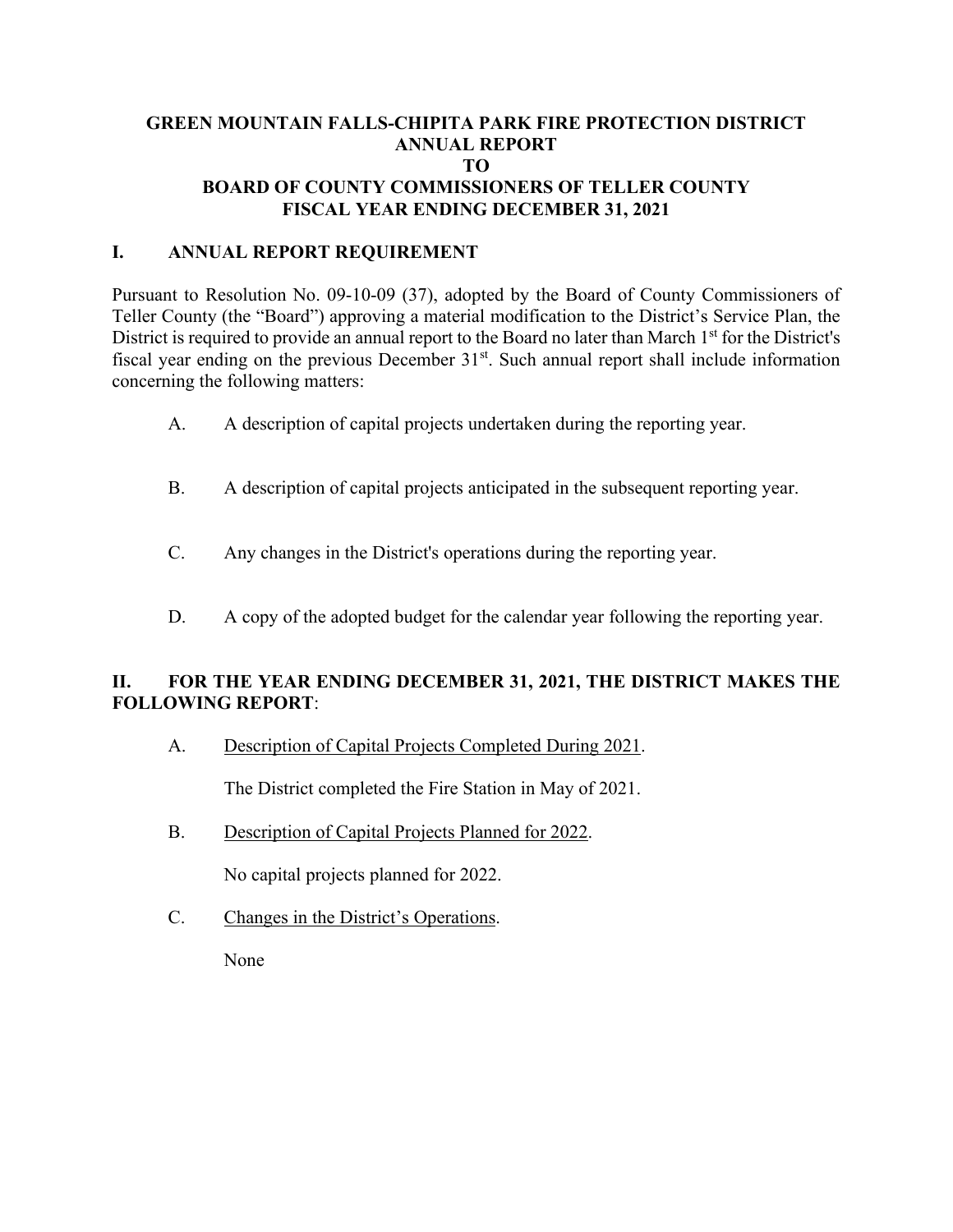The Current Board is as follows:

| <b>Rich Bowman</b> | 2023 |
|--------------------|------|
| Nicole Grassa      | 2022 |
| Gary Florence      | 2023 |
| Steve Walsh        | 2022 |
| Dana Fuller        | 2022 |

D. Adopted 2021 Budget. Attached here to as Exhibit A.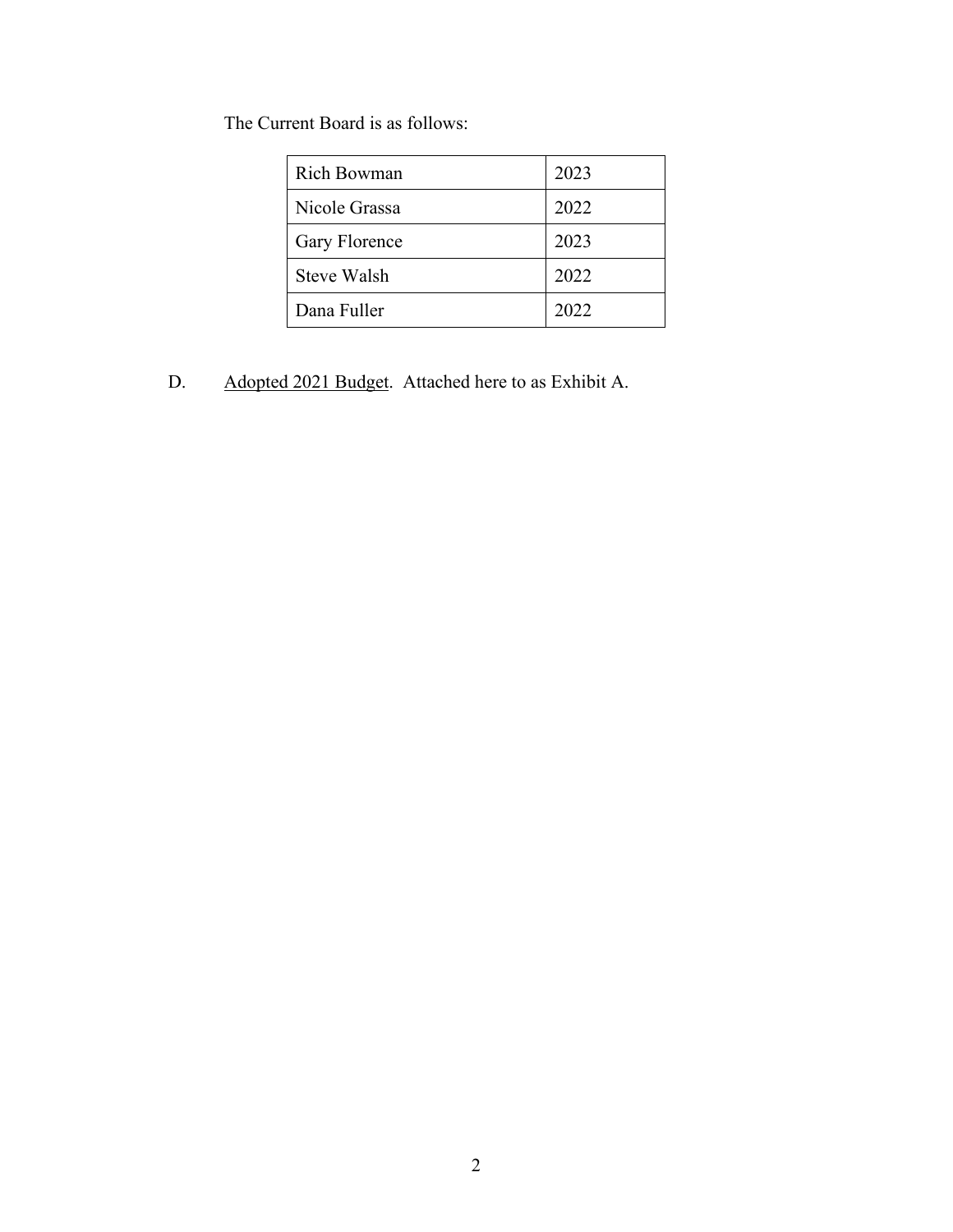## GREEN MOUNTAIN FALLS CHIPITA PARK FIRE PROTECTION DISTRICT<br>2022 BUDGET<br>GENERAL FUND

|                                                |                         | 2020<br><b>ACTUAL</b> |                         | 2021<br><b>ACTUAL</b> |                                 | 2021<br><b>AMENDED</b> |      | 2021<br><b>BUDGET</b> |    | 2022<br><b>BUDGET</b> |
|------------------------------------------------|-------------------------|-----------------------|-------------------------|-----------------------|---------------------------------|------------------------|------|-----------------------|----|-----------------------|
| <b>BEGINNING BALANCE General Fund</b>          | \$                      | $2,510$ \$            |                         | $3,221$ \$            |                                 | 3,221                  | \$   | 3,221                 | \$ | 103,762               |
| <b>REVENUES</b>                                |                         |                       |                         |                       |                                 |                        |      |                       |    |                       |
| GENERAL PROPERTY TAX - EL PASO COUNTY          |                         |                       |                         |                       |                                 |                        |      |                       |    |                       |
| SPECIFIC OWNERSHIP TAX - EL PASO COUNTY        | \$<br>S                 | 241,790               | \$                      | 235,004               | \$                              | 241,645                |      |                       | \$ | 278,597               |
| GENERAL PROPERTY TAX - TELLER COUNTY           |                         | 1,292                 | \$                      | 16,219                | \$                              | 24,328                 | S.   |                       | \$ | 19,502                |
| SPECIFIC OWNERSHIP TAX - TELLER COUNTY         |                         |                       | \$                      | 13,574                | \$                              | 13,574                 |      |                       | \$ | 15,154                |
| STATE SENIOR VETERANS FUND                     |                         |                       | \$                      | 920                   | \$                              | 1,381                  |      |                       | \$ | 1,061                 |
| <b>INTEREST INCOME</b>                         |                         |                       | S                       | 505                   | s                               | 505                    |      |                       |    |                       |
| <b>CONTRIBUTIONS &amp; DONATIONS</b>           | s                       | 1,033                 | \$                      | 81                    | \$                              | 81                     |      |                       |    |                       |
| <b>TOTAL REVENUES</b>                          | $\overline{\mathbf{s}}$ | 244,115               | $\overline{\mathbf{s}}$ | 11,662<br>277,965     | \$<br>$\boldsymbol{\mathsf{s}}$ | 11,662<br>293,176      | \$   | ٠                     | \$ | 314,313               |
| TOTAL FUNDS AVAILABLE                          |                         |                       |                         |                       |                                 |                        |      |                       |    |                       |
|                                                | $\overline{\mathbf{s}}$ | 246,625               | \$                      | 281,186               | - \$                            | 296,397                | - \$ | 3,221                 | S  | 418,075               |
| <b>EXPENSES</b>                                |                         |                       |                         |                       |                                 |                        |      |                       |    |                       |
| INSURANCE                                      |                         |                       |                         |                       |                                 |                        |      |                       |    |                       |
| PINNACOL                                       | \$                      | 25,353 \$             |                         | 19,357 \$             |                                 | 19,357                 | -\$  | $8,674$ \$            |    | 9,400                 |
| <b>VOLUNTEER FIRE FIGHTERS</b>                 |                         |                       |                         |                       |                                 |                        | \$   | 11,705 \$             |    | 12,000                |
| <b>FIREFIGHTING SUPPLIES</b>                   |                         |                       |                         |                       |                                 |                        |      |                       |    |                       |
| MISCELLANEOUS                                  | \$                      | 9,018                 | -S                      | 1,645                 | - \$                            | 2,000                  | \$   | $9,198$ \$            |    | 10,000                |
| <b>CAPITAL OUTLAY</b>                          | \$                      | 7,281                 | \$                      |                       | \$                              | ٠                      | \$   | $7,135$ \$            |    |                       |
| <b>MEDICAL SERVICES</b>                        |                         |                       |                         |                       |                                 |                        |      |                       |    |                       |
| SUPPLIES AND EXPENSES                          | \$                      | 1,493                 | - \$                    | 1,166                 | - \$                            | 2,000                  |      |                       | \$ | 3,000                 |
| <b>COMMUNICATIONS</b>                          |                         |                       |                         |                       |                                 |                        |      |                       |    |                       |
| <b>CAPITAL OUTLAY</b>                          | \$                      | 4,120                 |                         |                       |                                 |                        | \$   |                       |    |                       |
| <b>DISPATCH FEES</b>                           | \$                      | 10,596 \$             |                         | 1,125                 | - \$                            | 2,000                  | S.   | 2,920                 | s  |                       |
| <b>RADIO USER FEES</b>                         |                         |                       |                         |                       |                                 |                        |      | 10,807                | \$ | 12,000                |
| <b>SUPPLIES</b>                                | \$                      | $1,849$ \$            |                         | 2,655                 | - \$                            | 3,000                  |      |                       | \$ | 12,000                |
| <b>BUILDING AND GROUNDS</b>                    |                         |                       |                         |                       |                                 |                        |      |                       | \$ | 5,000                 |
| CAPITAL IMPROVEMENTS                           | \$                      | 10,467                | s                       |                       | \$                              |                        |      |                       |    |                       |
| <b>SUPPLIES AND EXPENSES</b>                   | \$                      |                       |                         |                       |                                 | ٠                      | \$   | 618                   | \$ |                       |
| UTILITIES                                      | \$                      | 16,430                | \$                      | 13,892                | \$                              | 20,000                 | \$   | 17,251                | \$ | 15,000                |
| SNOW REMOVAL                                   | \$                      |                       | \$                      | 8,561                 | s                               | 10,000                 |      |                       | \$ | 15,000                |
| TRAINING                                       |                         |                       |                         |                       |                                 |                        |      |                       |    |                       |
| <b>CLASSES</b>                                 |                         |                       |                         |                       |                                 |                        |      |                       |    |                       |
| TRAINING OFFICE SALARY                         | \$                      | 1,295                 | s                       | 20                    | \$                              | 50                     | s    | 1,320                 | \$ | 500                   |
| ADMINISTRATION                                 | \$                      | 418                   | s.                      | 20                    | s.                              | 50                     | \$   | 200                   | \$ | 500                   |
| <b>DIRECTOR FEES</b>                           |                         |                       |                         |                       |                                 |                        |      |                       |    |                       |
|                                                |                         |                       | \$                      | 2,600S                |                                 | 3,900                  | \$   | 3,000                 | s  | 3,000                 |
| <b>CPA FEES</b>                                |                         |                       |                         |                       |                                 |                        | S    | 2,100                 | -S | 2,000                 |
| AUDIT                                          |                         |                       |                         |                       |                                 |                        | Ś    | 10,000                | \$ | 12,000                |
| Personnel - secretary                          | \$                      | 5,030                 |                         |                       |                                 |                        | S    | 21                    | \$ | 24,000                |
| <b>FIRE CHIEF</b>                              | \$                      | 56,393                | \$                      | 38,581                | \$                              | 57,872                 | \$   | 58,083                | \$ | 61,510                |
| <b>CONTINGENT FIREFIGHTER</b>                  | \$                      | 30,303                | s                       | 14,799                | S                               | 18,000                 | \$   | 10,000                | \$ | 20,000                |
| SUPPLIES AND EXPENSES                          | S                       | 34,112                | \$                      | 24,678                | \$                              | 30,000                 |      |                       | S  | 30,000                |
| MANAGEMENT AND ACCOUNTING                      |                         |                       | s                       | 1,315                 | \$                              | 2,000                  |      |                       | \$ | 16,000                |
| <b>PAYROLL EXPENSES</b>                        | \$                      | 2,825                 | s.                      | 2,992                 | \$                              | 5,000                  |      |                       | \$ | 5,000                 |
| <b>TREASURER FEE</b>                           |                         |                       |                         |                       |                                 |                        |      |                       |    |                       |
| EL PASO COUNTY                                 | \$                      | 2,010                 | \$                      | 3,525                 | S                               | 3,525                  |      |                       | \$ | 4,179                 |
| <b>TELLER COUNTY</b>                           |                         |                       | s                       | 407                   | \$                              | 407                    |      |                       | \$ | 455                   |
| RETIREMENT FUND CONTRIBUTION (1 MILL)          | s                       | 24,411                | \$                      | 1,162                 | \$                              | $1,742$ \$             |      | 25,631                | \$ | 27,500                |
| LEGAL                                          |                         |                       | Ŝ                       | 2,975                 | -\$                             | 3,000                  |      |                       | ¢  |                       |
| CONTINGENCY                                    |                         |                       |                         |                       |                                 |                        |      |                       | \$ | 3,000<br>5,000        |
| TRANSFER FROM CAPITAL FUND                     | \$                      | ä,                    | \$                      | 1,190S                |                                 | 8,732                  |      |                       |    |                       |
|                                                |                         |                       |                         |                       |                                 |                        |      |                       |    |                       |
| TOTAL EXPENSES                                 | $\overline{\mathbf{s}}$ | 243,404 \$            |                         | 142,665 \$            |                                 | 192,635 \$             |      | 178,663 \$            |    | 308,044               |
| <b>ENDING BALANCE</b>                          | \$                      | $3,221$ \$            |                         | $138,521$ \$          |                                 | $103,762$ \$           |      | $(175, 442)$ \$       |    | 110,032               |
| <b>EMERGENCY RESERVE: State Required at 3%</b> |                         | $7,302$ \$            |                         | 4,280 \$              |                                 | 5,779 \$               |      | 5,360 \$              |    | 9,241                 |
| ASSESSED VALUE                                 |                         |                       |                         |                       |                                 |                        |      |                       |    |                       |
| EL PASO COUNTY                                 | \$                      | 25,161,100 \$         |                         | 23,949,150 \$         |                                 |                        |      |                       |    |                       |
| <b>TELLER COUNTY</b>                           |                         |                       | \$                      | 1,434,990 \$          |                                 | 23,949,150 \$          |      | 23,949,150 \$         |    | 27,611,150            |
| MILL LEVY                                      | \$                      | 9.95 S                |                         |                       |                                 | 1,434,990 \$           |      | 1,434,990 \$          |    | 1,501,860             |
|                                                |                         |                       |                         | 10.09 S               |                                 | $10.09$ \$             |      | 10.09 S               |    | 10.09                 |
| TOTAL ASSESSED VALUE                           | \$                      | 25,161,100 \$         |                         | 25,384,140 \$         |                                 | 25,384,140 \$          |      | 25,384,140 \$         |    | 29,113,010            |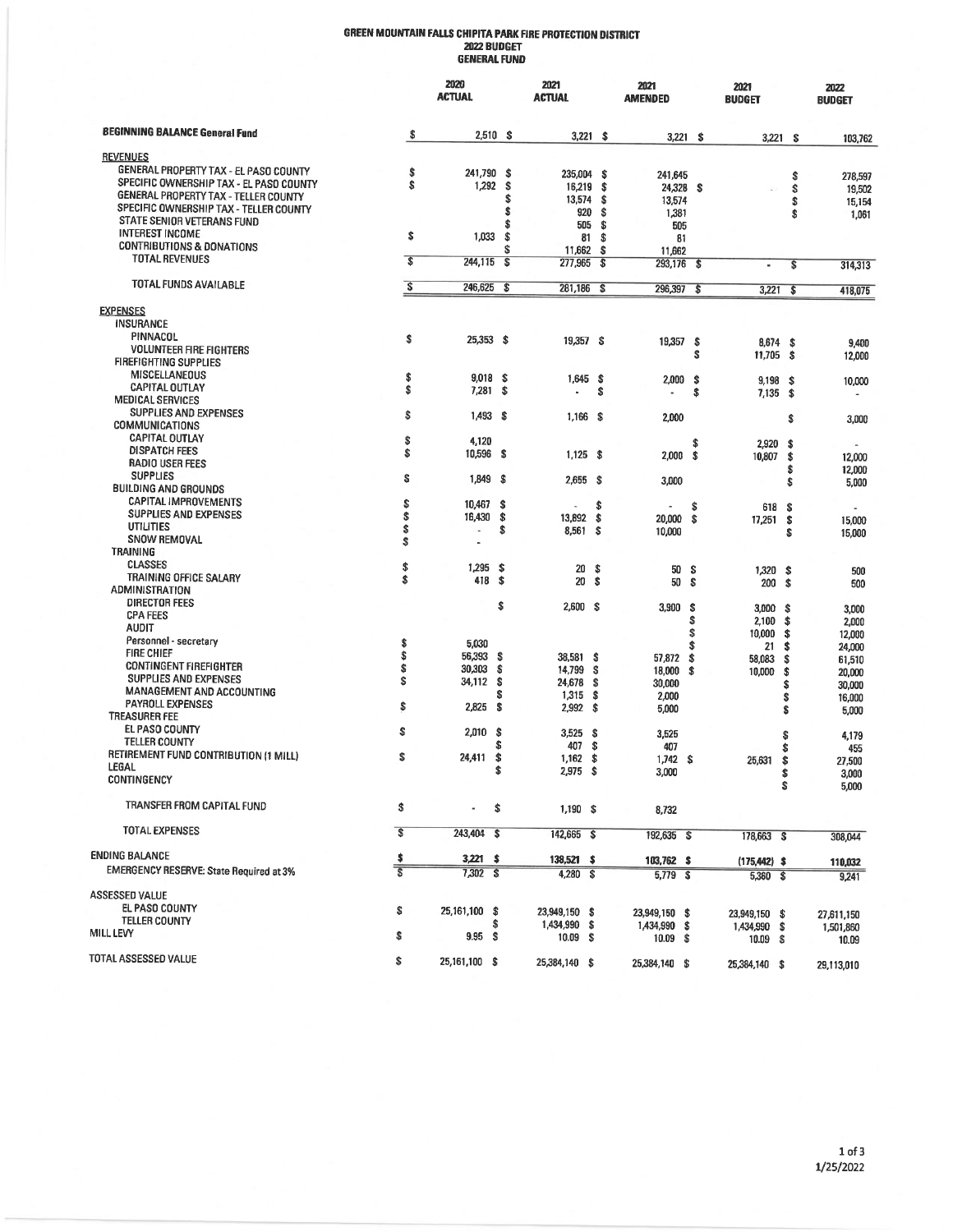# GREEN MOUNTAIN FALLS CHIPITA PARK FIRE PROTECTION DISTRICT<br>2022 BUDGET<br>DEBT SERVICE FUND

|                                                                                       |                                                            | 2020<br><b>ACTUAL</b>         |          | 2021<br><b>ACTUAL</b>         |            | 2021<br><b>AMENDED</b>        |        | 2021<br><b>BUDGET</b>         |                         | 2022<br><b>BUDGET</b> |
|---------------------------------------------------------------------------------------|------------------------------------------------------------|-------------------------------|----------|-------------------------------|------------|-------------------------------|--------|-------------------------------|-------------------------|-----------------------|
| <b>BEGINNING BALANCE</b>                                                              | \$                                                         | u                             | \$       | 230,457 \$                    |            | 230,457 \$                    |        |                               |                         |                       |
| <b>REVENUES</b>                                                                       |                                                            |                               |          |                               |            |                               |        |                               | \$                      | 181,044               |
| DEBT SERVICE PROPERTY TAX - EL PASO COUNTY<br>SPECIFIC OWNERSHIP TAX - EL PASO COUNTY |                                                            |                               | \$       | 163,038 \$                    |            | 167,646                       |        |                               | \$                      | 193,278               |
| DEBT SERVICE PROPERTY TAX - TELLER COUNTY                                             |                                                            |                               | \$<br>\$ | 11,252<br>9,417               | -S         | 16,878                        |        |                               | \$                      | 13,529                |
| SPECIFIC OWNERSHIP TAX - TELLER COUNTY                                                |                                                            |                               | \$       | 638                           | -\$<br>s   | 9,417<br>957                  |        |                               | \$<br>\$                | 10,513                |
| <b>INTEREST</b><br>OTHER (DELINQUENCIES, STATE FUNDS                                  |                                                            |                               | \$<br>\$ | 47<br>350                     | - \$<br>\$ | 60<br>350                     |        |                               | S                       | 736<br>100            |
| TOTAL REVENUES                                                                        | $\overline{\mathbf{s}}$                                    |                               | \$       | 184,742 \$                    |            | 195,308                       | $\sim$ | $\blacksquare$                | \$                      | 218,156               |
| TOTAL FUNDS AVAILABLE                                                                 | $\overline{\mathbf{s}}$                                    | ÷,                            | s        | 415,199                       | -\$        | 425,765 \$                    |        | $\blacksquare$                | \$                      | 399,200               |
| <b>EXPENSES</b>                                                                       |                                                            |                               |          |                               |            |                               |        |                               |                         |                       |
| TREASURERS FEE - EL PASO COUNTY                                                       |                                                            |                               |          |                               |            |                               |        |                               |                         |                       |
| TREASURERS FEE - TELLER COUNTY                                                        |                                                            |                               | \$<br>Ŝ  | $2.446$ \$<br>282             |            | 2,515                         |        |                               | \$                      | 2,899                 |
| <b>PRINCIPAL</b>                                                                      |                                                            |                               |          |                               | \$         |                               |        |                               | \$<br>\$                | 315<br>136,750        |
| DEBT SERVICE PMTS<br>OTHER                                                            |                                                            |                               | \$       | 191,099                       | \$         | 252,481                       |        |                               | \$                      | 95,021                |
| TOTAL EXPENSES                                                                        | $\overline{\mathbf{s}}$                                    |                               | s        | 193,827 \$                    |            | 254,996 \$                    |        | $\overline{a}$                | s                       | 234,986               |
| TRANSFERS BETWEEN FUNDS                                                               |                                                            |                               |          |                               |            |                               |        |                               |                         |                       |
| EPC GF TAXES DEPOSITED IN DEBT SERVICE FUND                                           |                                                            |                               | \$       | 247,698 \$                    |            | 247,698                       |        |                               |                         |                       |
| TELLER COUNTY TAXES DEPOSITED IN GF<br>TRANSFER TO GENERAL FUND                       |                                                            |                               |          | (10, 124)                     |            | (10, 124)                     |        |                               |                         |                       |
|                                                                                       |                                                            |                               | \$       | $(227, 299)$ \$               |            | (227, 299)                    |        |                               |                         |                       |
| <b>TOTAL TRANSFERS</b>                                                                | $\overline{\mathbf{s}}$                                    | $\blacksquare$                | \$       | $10,275$ \$                   |            | $10,275$ \$                   |        |                               | \$                      |                       |
| <b>ENDING BALANCE</b>                                                                 |                                                            |                               | \$       |                               |            |                               |        |                               |                         |                       |
|                                                                                       |                                                            |                               |          | 231,647 \$                    |            | 181,044 \$                    |        | $\blacksquare$                | \$                      | 164,215               |
| ASSESSED VALUE - EL PASO COUNTY                                                       | \$                                                         | 25,161,100                    | \$<br>\$ | 23,949,150 \$<br>1,434,990 \$ |            | 23,949,150 \$<br>1,434,990 \$ |        | 23,949,150 \$<br>1.434,990 \$ |                         | 27,611,150            |
| MILL LEVY                                                                             |                                                            |                               |          | 7.00                          |            | 7.00                          |        | 7.00                          |                         | 1,501,860<br>7.00     |
|                                                                                       | GREEN MOUNTAIN FALLS CHIPITA PARK FIRE PROTECTION DISTRICT | 2022 BUDGET                   |          |                               |            |                               |        |                               |                         |                       |
|                                                                                       |                                                            | <b>CAPITAL EQUIPMENT FUND</b> |          |                               |            |                               |        |                               |                         |                       |
|                                                                                       |                                                            | 2020<br><b>ACTUAL</b>         |          | 2021<br><b>ACTUAL</b>         |            | 2021<br><b>AMENDED</b>        |        | 2021<br><b>BUDGET</b>         |                         | 2022<br><b>BUDGET</b> |
| <b>BEGINNING BALANCE</b>                                                              | \$                                                         | ٠                             | \$       | 132,740 \$                    |            | 132,740 \$                    |        |                               | \$                      | 249,769               |
| <b>REVENUES</b>                                                                       |                                                            |                               |          |                               |            |                               |        |                               |                         |                       |
| <b>DEPOSITS</b>                                                                       |                                                            |                               | \$       |                               |            |                               |        |                               | \$                      |                       |
| <b>INTEREST</b>                                                                       |                                                            |                               | \$       | 11,662 \$<br>31 \$            |            | 12,000<br>48                  |        |                               | \$                      |                       |
| GAIN ON SALE OF ASSETS                                                                |                                                            |                               | \$       | 227,002 \$                    |            | 227,002                       |        |                               | \$<br>\$                | 20<br>÷               |
| TOTAL REVENUES                                                                        | $\overline{\mathbf{s}}$                                    |                               | s        | $238,695$ \$                  |            | 239,050 \$                    |        |                               | \$                      | $\overline{20}$       |
| TOTAL FUNDS AVAILABLE                                                                 | $\overline{\mathbf{s}}$                                    | ÷.                            | \$       | $371,435$ \$                  |            | 371,790 \$                    |        | $\blacksquare$                | $\overline{\mathbf{s}}$ | 249,789               |
| <b>EXPENSES</b>                                                                       |                                                            |                               |          |                               |            |                               |        |                               |                         |                       |
| CAPITAL OUTLAY FIREFIGHTER SUPPLIES                                                   |                                                            |                               | \$       | 146S                          |            | 300                           |        |                               |                         |                       |
| CAPITAL OUTLAY COMMUNICATIONS                                                         |                                                            |                               |          |                               |            |                               |        |                               | \$<br>\$                | 8,000<br>3,000        |
| CAPITAL OUTLAY BUILDING<br><b>TRUCK</b>                                               |                                                            |                               | \$       | 90,317 \$                     |            | 95,000                        |        |                               | \$                      | 7,000                 |
|                                                                                       |                                                            |                               | \$       | 37,609 \$                     |            | 37,609                        |        |                               |                         |                       |
| <b>TOTAL EXPENSES</b>                                                                 | $\overline{\mathbf{s}}$                                    | $\overline{\phantom{a}}$      | \$       | 128,072 \$                    |            | 132,909 \$                    |        | S<br>$\overline{\phantom{a}}$ |                         | 18,000                |

 $12,088.00$  \$<br>(1,190.00) \$<br>10,898.00 \$

254,261 \$

\$

\$ S

 $\overline{\mathbf{s}}$ 

 $12,088.00$ <br>(1,200.00)<br>10,888.00 \$

249,769 \$

TRANSFER FROM LOAN DISBURSEMENT ACCOUNT ACCT<br>TRANSFER TO GENERAL FUND<br>TOTAL TRANSFERS

**ENDING BALANCE** 

 $2$  of  $3$ 1/25/2022

 $\Box$ 

 $\sim$ 

231,789

 $\mathbb{S}$ 

 $\overline{\mathbf{s}}$ 

 $\overline{\mathbf{s}}$ 

 $\Box$